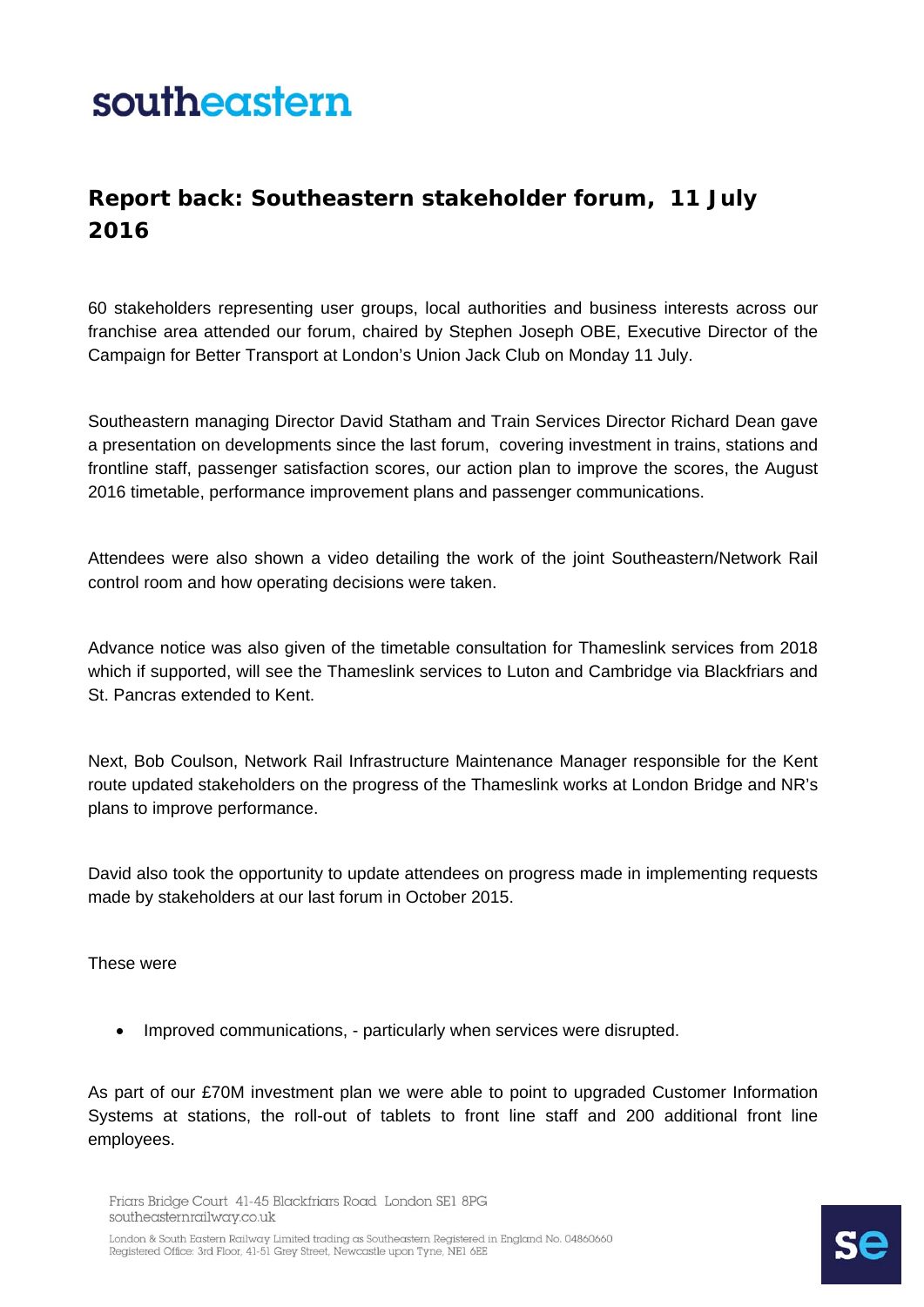We were able to report on a variety of offers and promotions including 20% discounts, freezing super off-peak fares, "kids for a quid" deals and 2 for 1 offers to visitor attractions in Kent and London.

• Do more to promote destinations in Kent and east Sussex to boost tourism and the local economy.

 Since that meeting we had been sponsoring and working with Visit Kent and 1066 Marketing Country and were actively promoting their destinations on our website and on posters at trains and stations.

• Improve peak performance.

While performance had been poor in the first quarter of 2016, primarily due to weather and infrastructure related incidents, since the spring and in response to the joint Southeastern and Network Rail performance plan, there had been an uplift with PPM currently at 86.3%, notwithstanding the loss of capacity at London Bridge .

While still below what we and our passengers expect, the trend was in the right direction.

 Copies of our forum presentation have been previously circulated and together with the video will shortly be on our website

After a break for tea and coffee we then went into a table top exercise where attendees were each group was asked for the one change they would like to see implemented at Southeastern.

In no particular order, these were

• Better and more timely responses to stakeholder and passenger complaints and enquiries.

There was a view that the current 10 working day response time should be reduced. Responses were sometimes too general and did not answer the specific issue raised and there was an over reliance on 'cut and paste' standard responses.

• Journey times from Kent

While recognising the constraints of the service specification and the requirement to stop at intermediate stations, there was a view that more should be done to reduce journey times.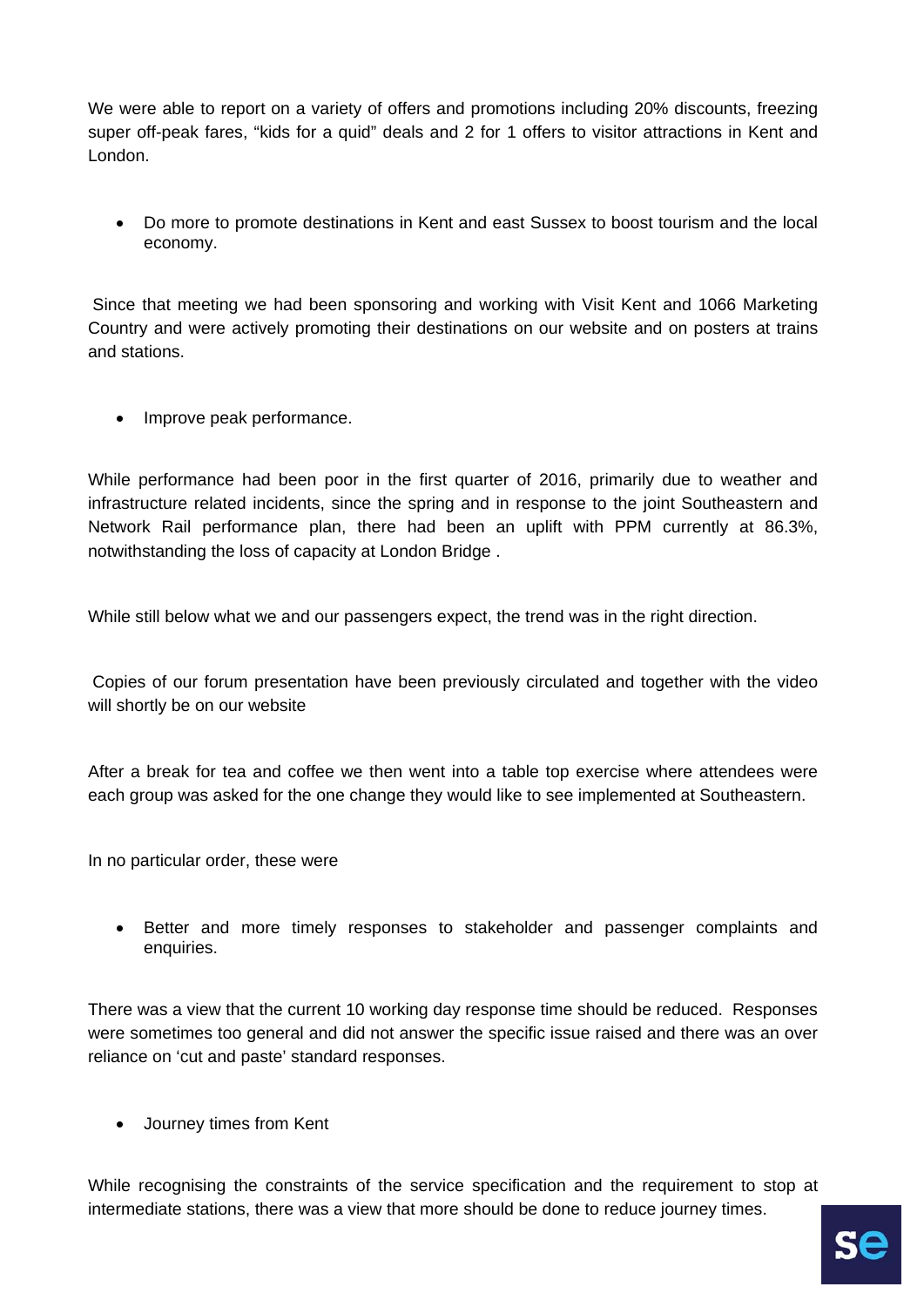• Better passenger Information

This was raised by attendees on two tables.

The consensus was that priority should be given to providing real-time information to passengers during normal operation and planned and unplanned disruption, allowing passengers to make more informed choices.

• Better on board facilities and amenities

Suggestions included Wi Fi, power sockets to allow 'phones and lap tops to be charged and restoring the trolley service.

• Station car parking

Car parking at stations needed to expanded in light of the increase in passenger numbers and on-going and proposed housing development in Kent and east Sussex.

Southeastern and Network Rail should look at all options including double-decking and land purchase.

All these suggestions will receive careful consideration and we'll report back at our next forum in October.

After the presentations and in the question and answer session, there were a number of other issues raised including:

- Information on planned engineering works to include the benefits of the work.
- The need for improved toilet facilities on trains and at stations
- Train services should be better integrated with local bus, cycling and walking routes
- Ticket acceptance during the Thameslink works at London Bridge to be widened to include more bus and tube options.